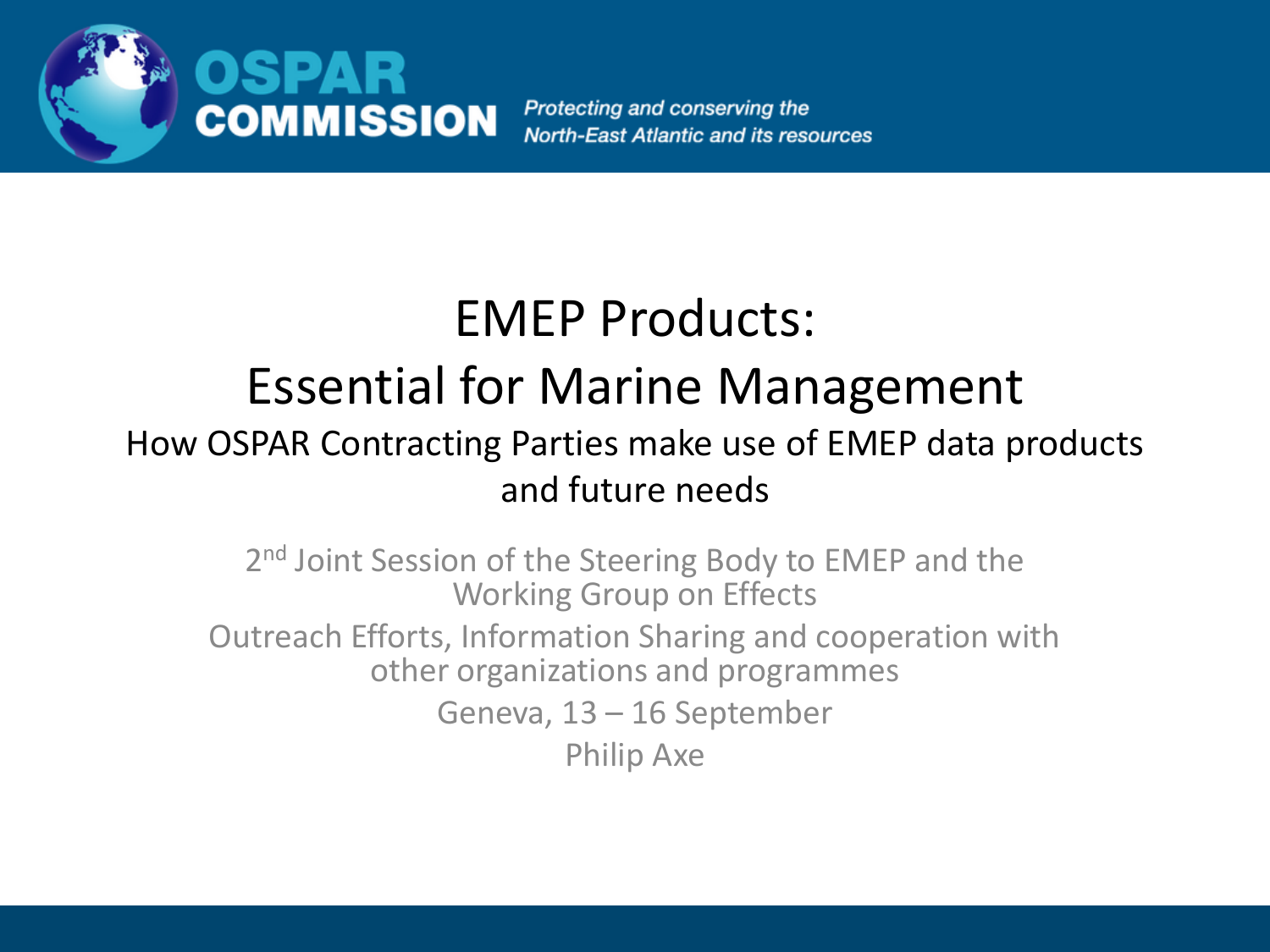

# What is OSPAR?

- Regional Seas Convention (RSC) for the North East Atlantic
- Coordinates work on:
	- Biodiversity,
	- Eutrophication and hazardous substances
	- Radioactive substances
	- Human activities and offshore industries
- Produce regular status reports
- Works with other RSCs, especially:
	- HELCOM (Baltic)
	- Barcelona Convention & UNEP/MAP (Mediterranean)
	- Bucharest Convention (Black Sea)
- Coordinates member states' regional implementation of the EU Marine Strategy Framework Directive
- OSPAR Contracting parties are also members of EMEP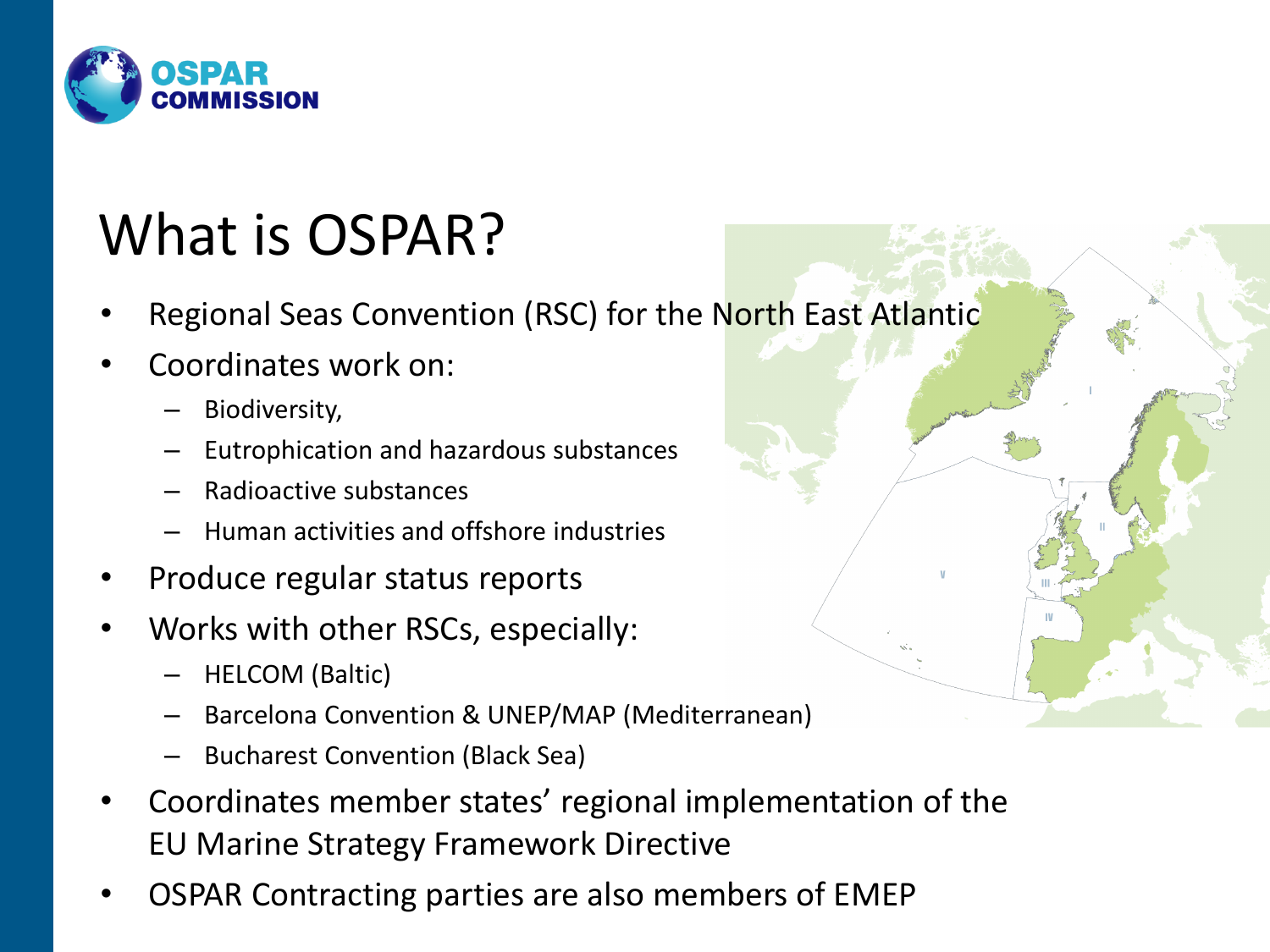

- 25 50% of heavy metal and nitrogen loads to the North Sea come via the atmosphere
- OSPAR have long used EMEP assessments in their load calculations
- Make use of both freely available products and specially commissioned analyses

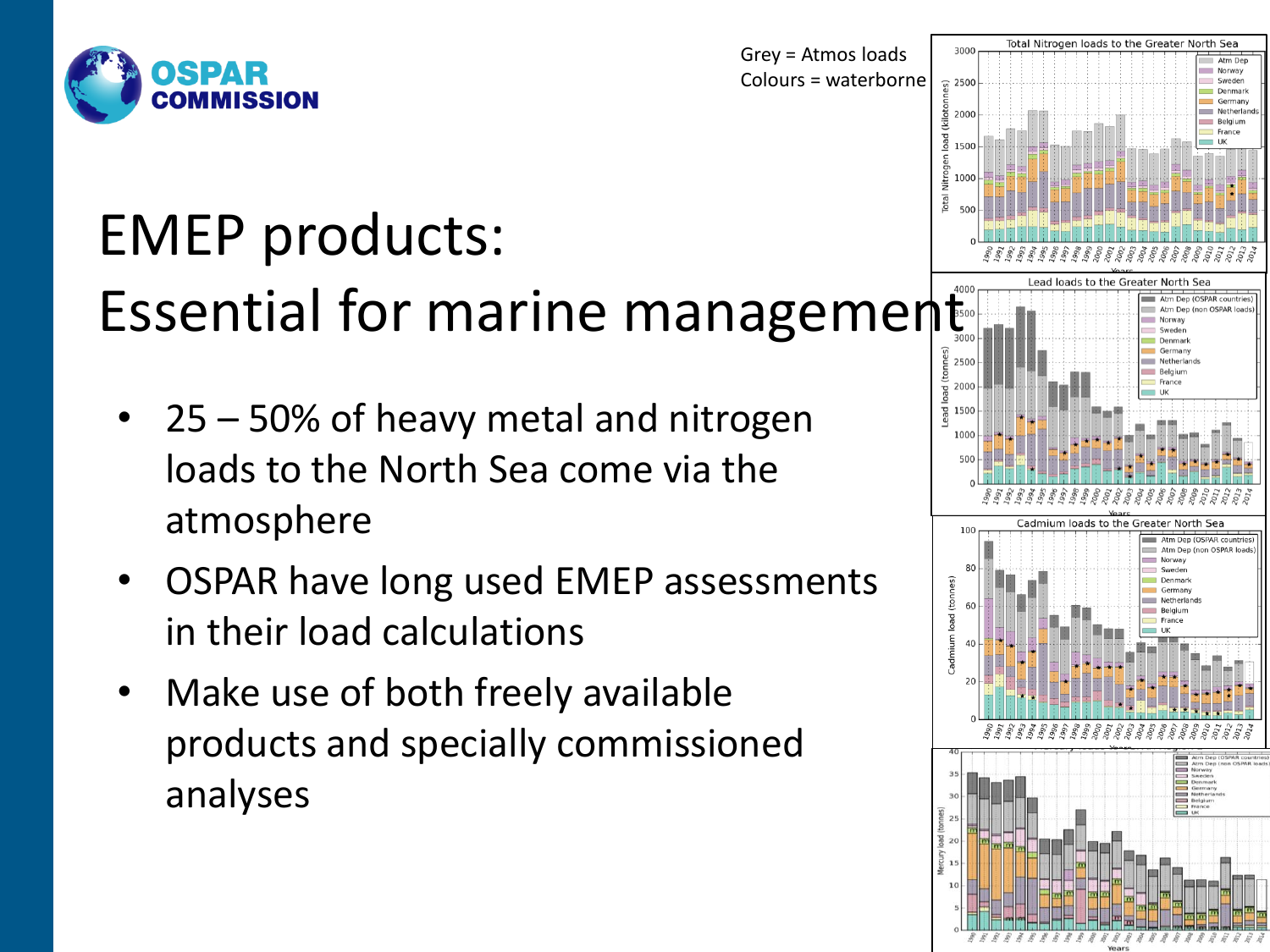

• North Sea products greatly appreciated (and used)



- Similar products for other OSPAR regions would be v. helpful
- Deposition to national EEZ:s (not just to national land areas) would be ideal
- Source-receptor matrices for OSPAR Regions and national EEZ:s would allow mitigation measures to be focussed
- OSPAR can help with providing maps etc
- Other European Regional Seas Conventions are likely to have similar needs.



deposition to the North Sea in 2014, ng TEQ/m<sup>2</sup>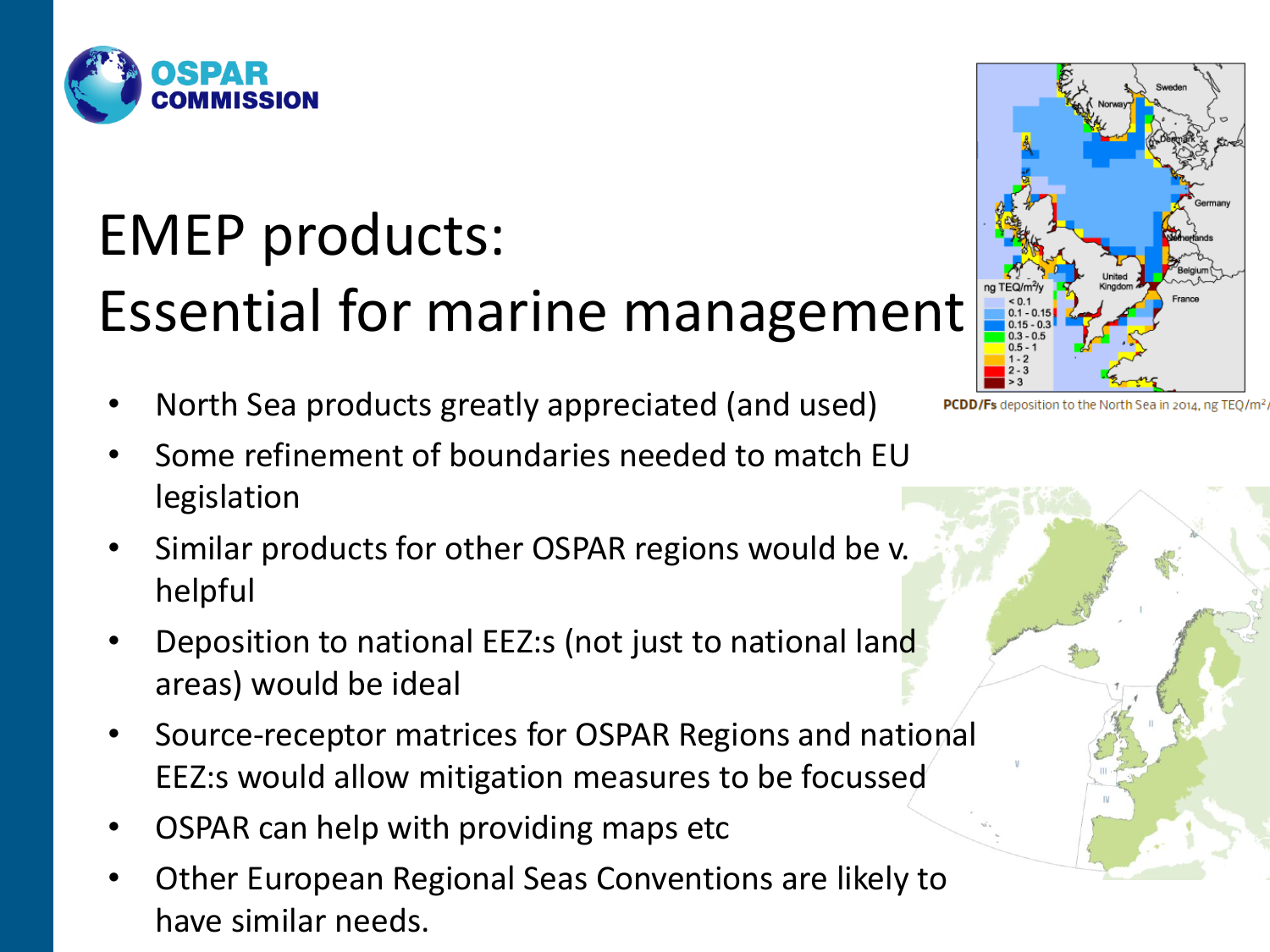

- OSPAR coordinates marine management in the NE Atlantic
- Atmospheric loads of nitrogen and heavy metals are  $\approx$ 25 50% of the total to the North Sea
- EMEP atmospheric deposition products are an essential part of sciencebased management of European Seas
- OSPAR would like to see the development of more marine-focussed products
	- Deposition to all European Seas (including all OSPAR regions)
	- Source receptor matrices and deposition to Regional Seas and national marine EEZs